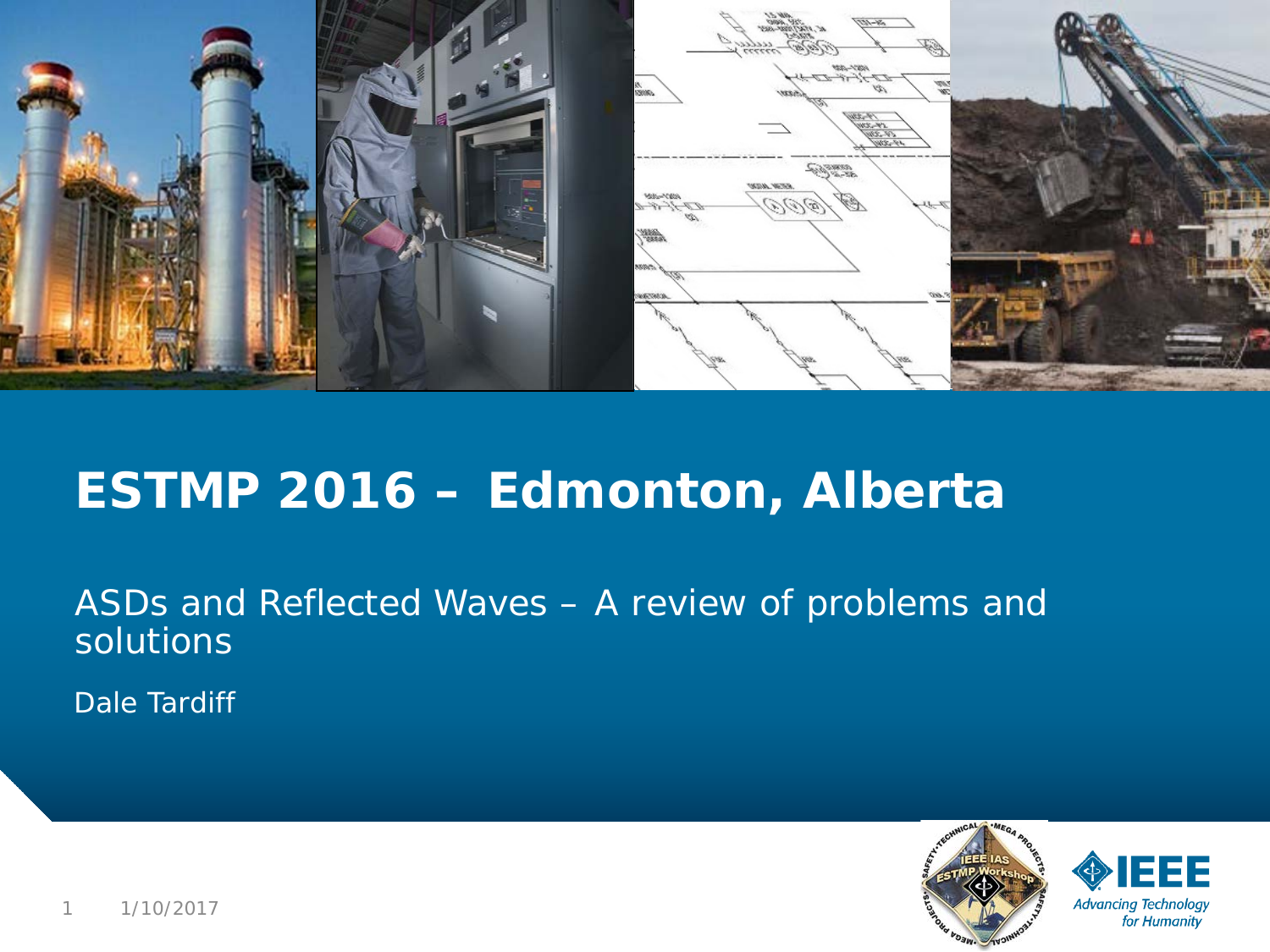# **Outline**

- What is the problem?
- $\blacktriangleright$ Possible solutions
- $\blacktriangleright$ Comparison of solutions
- Conclusions

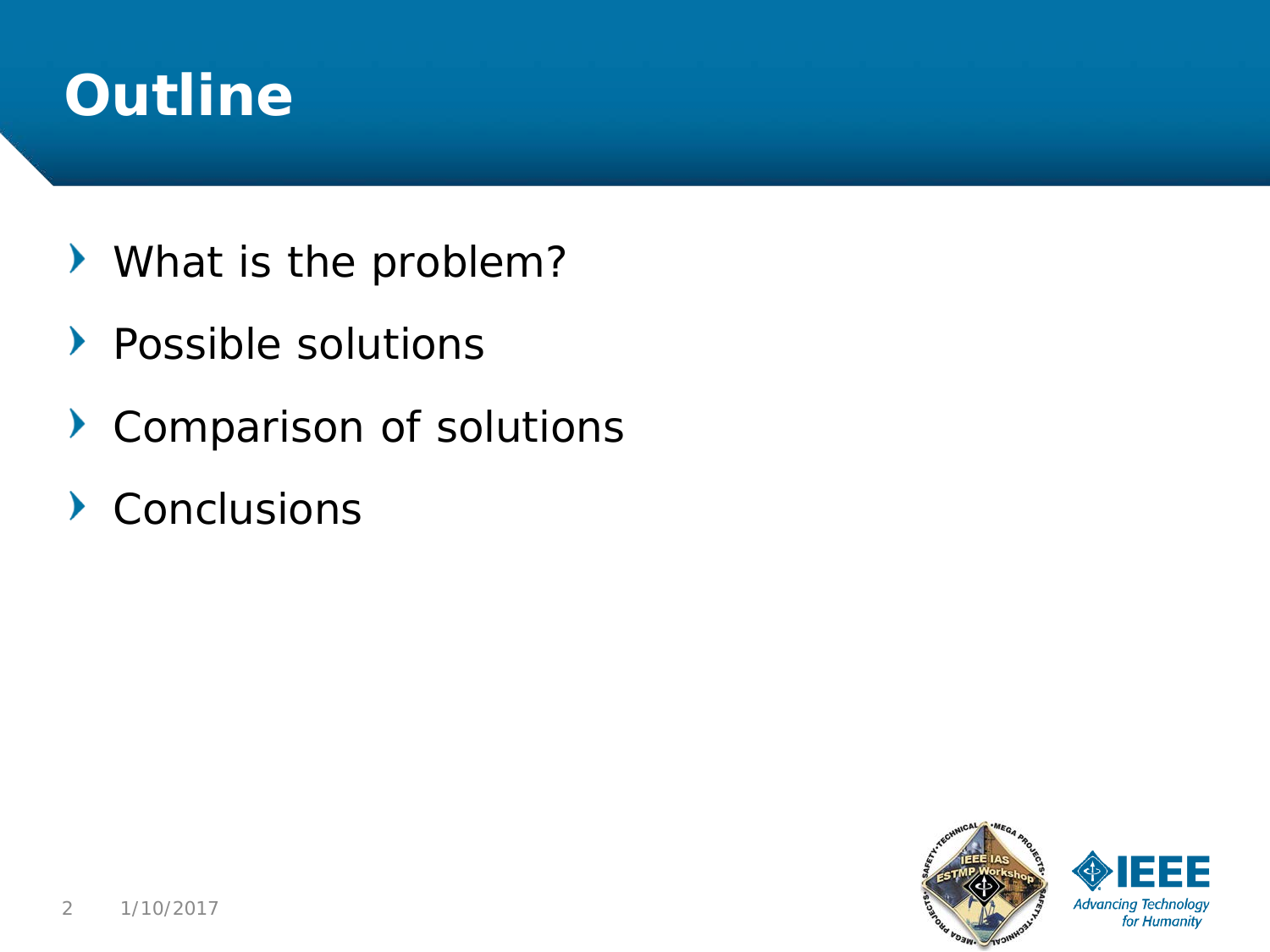# **What is the problem?**



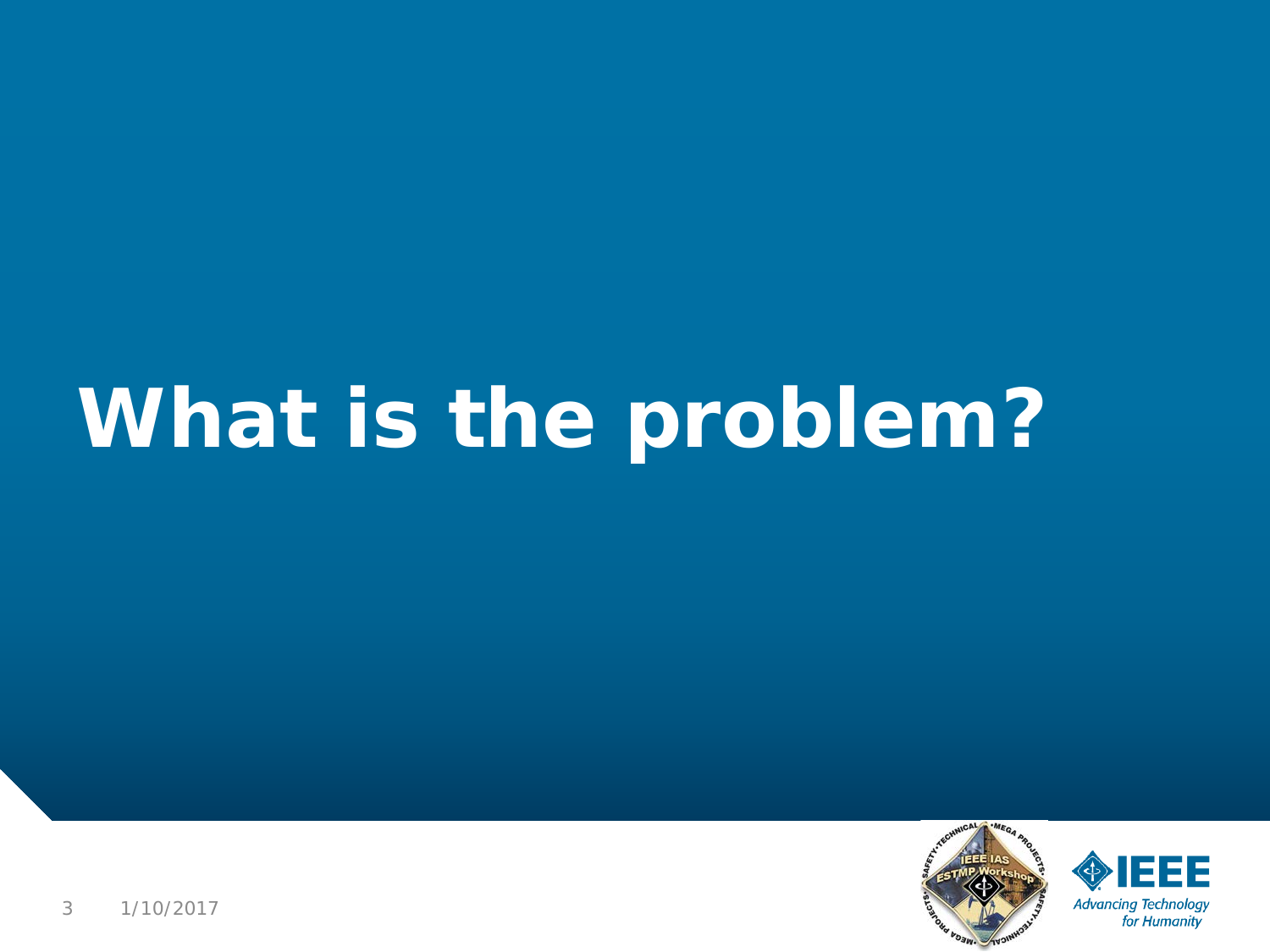

Typical PWM Drive Output Voltage – Drive  $\blacktriangleright$ **End** 



for Humanity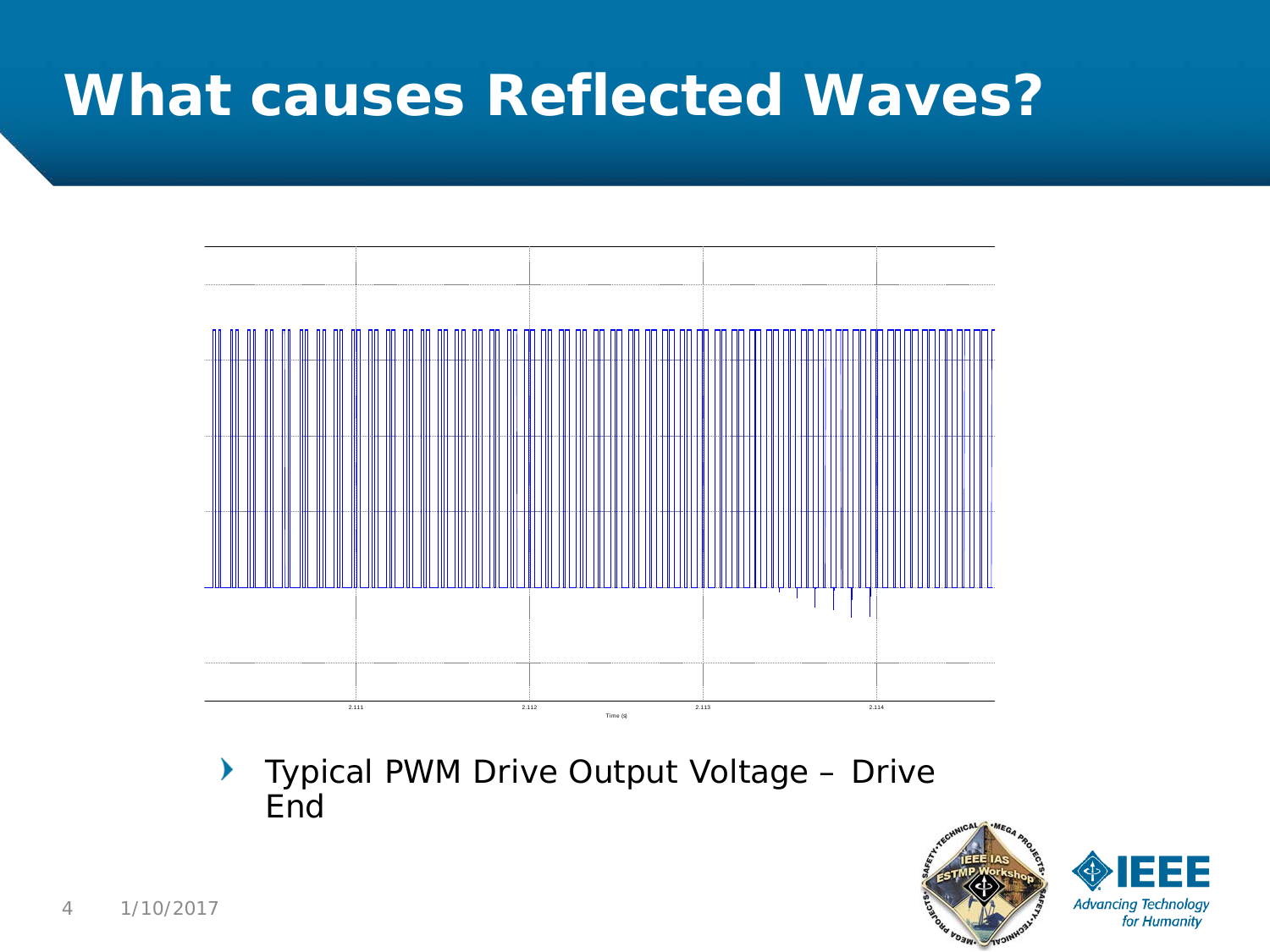

- $V_{motor} = (1 + \Gamma) \times V_{drive}$
- ▶ Reflection:
- $\Gamma =$ <u>Z<sub>motor</sub>−Z<sub>0</sub></u>  $Z_{motor}+Z_0$
- Cable critical length:

$$
\blacktriangleright \quad l_c = \frac{1}{4} \cdot \pi \cdot c \cdot t_{rise}
$$

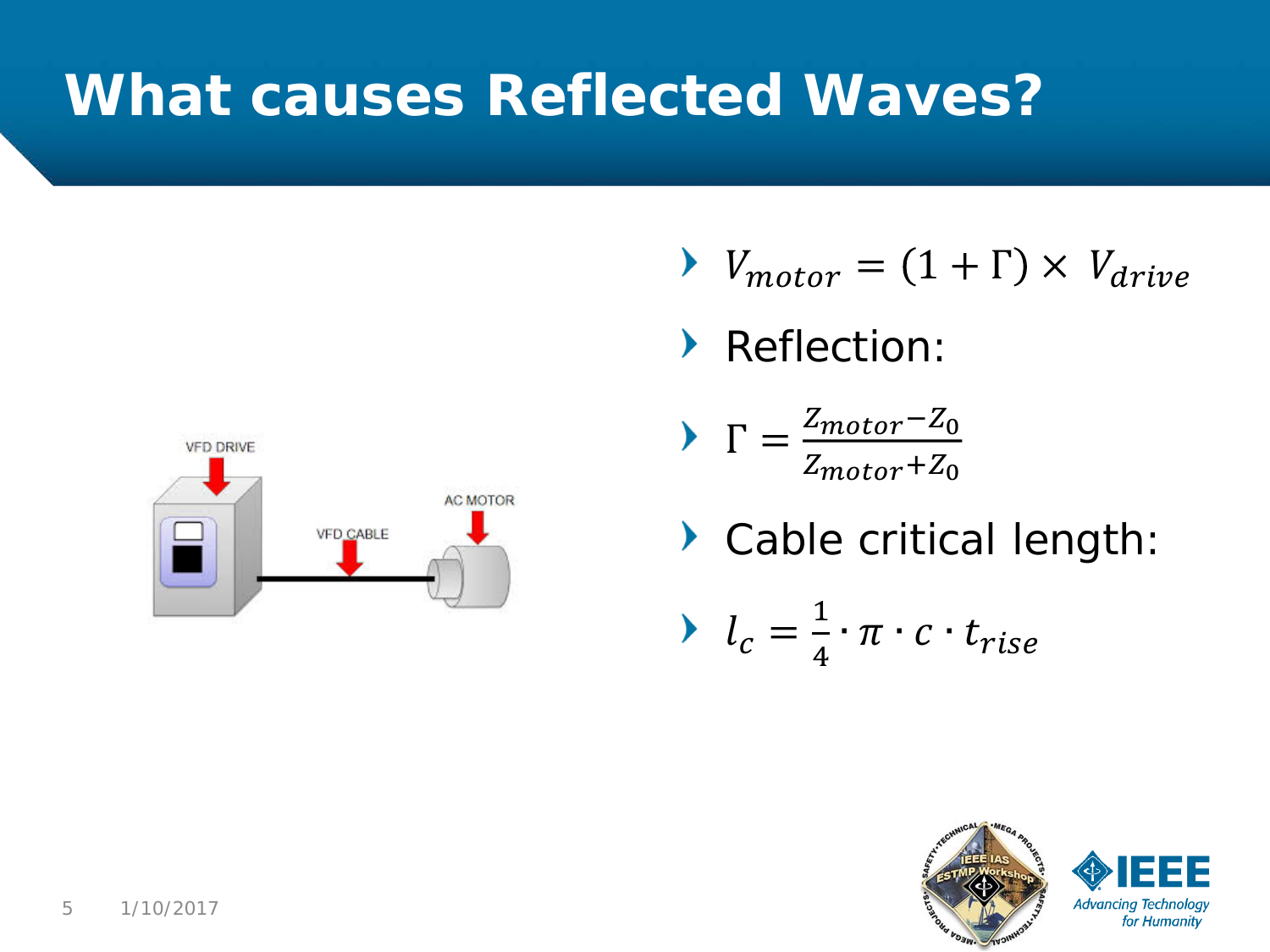

**Erik Persson, "Transient Effects in Application** of PWM Inverters to Induction Motors"



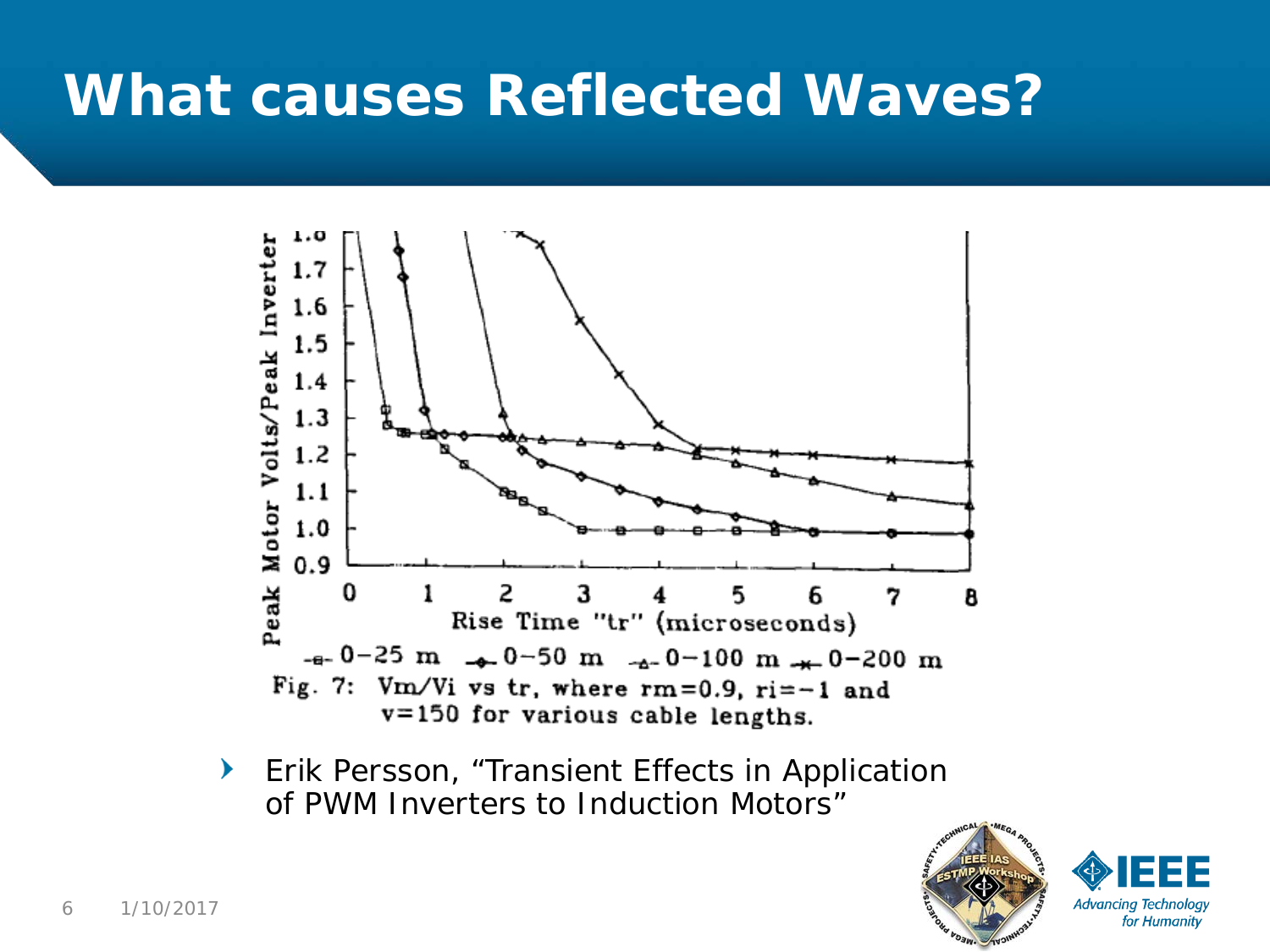### Drive End Voltage Motor End Voltage





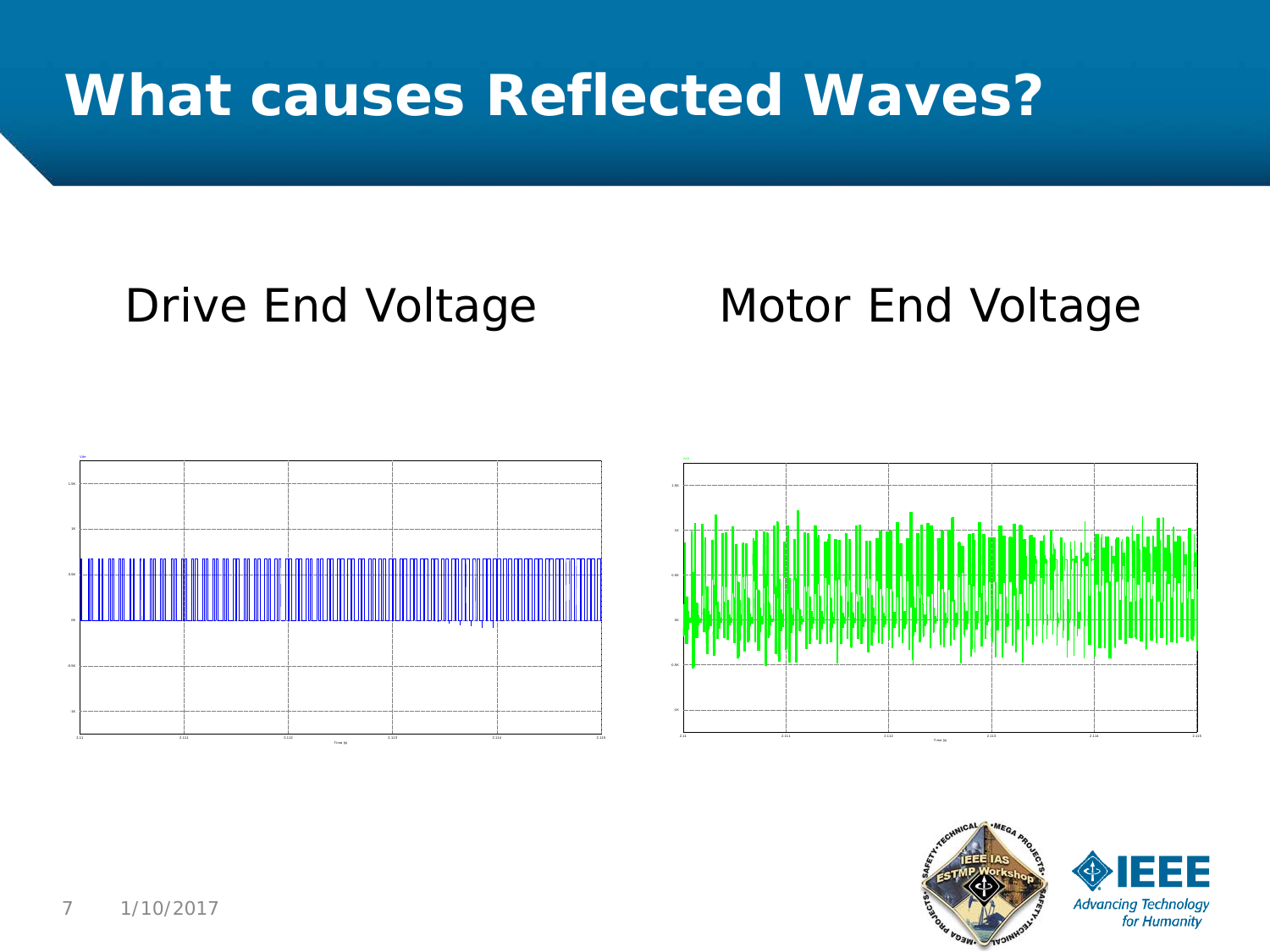# **Effects of Reflected Waves**

### Insulation Breakdown Stray dv/dt current





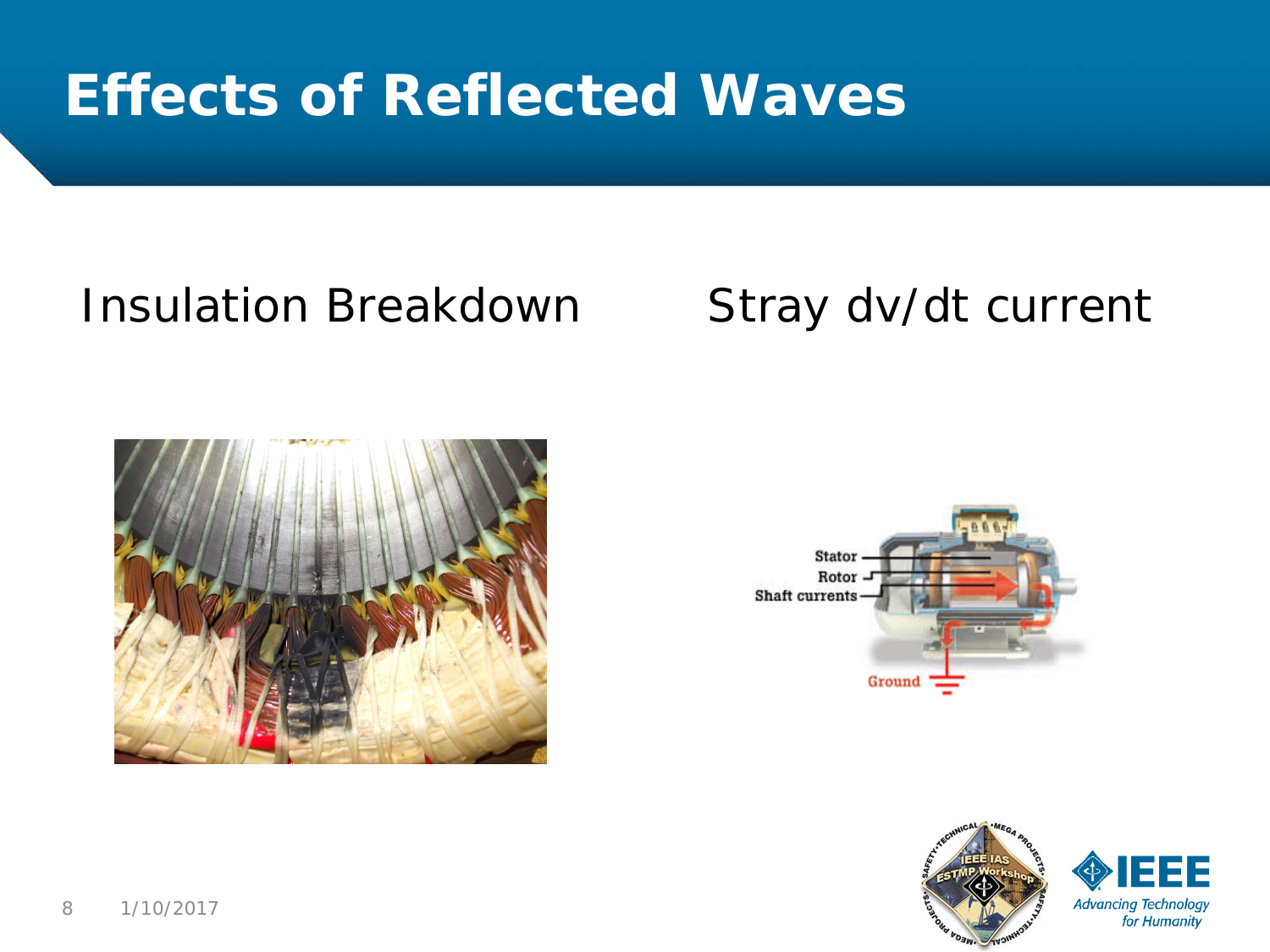# **Why do they keep coming back?**

### Faster Switching Devices

#### **Cable Critical Length**





Increasing Cable

Length

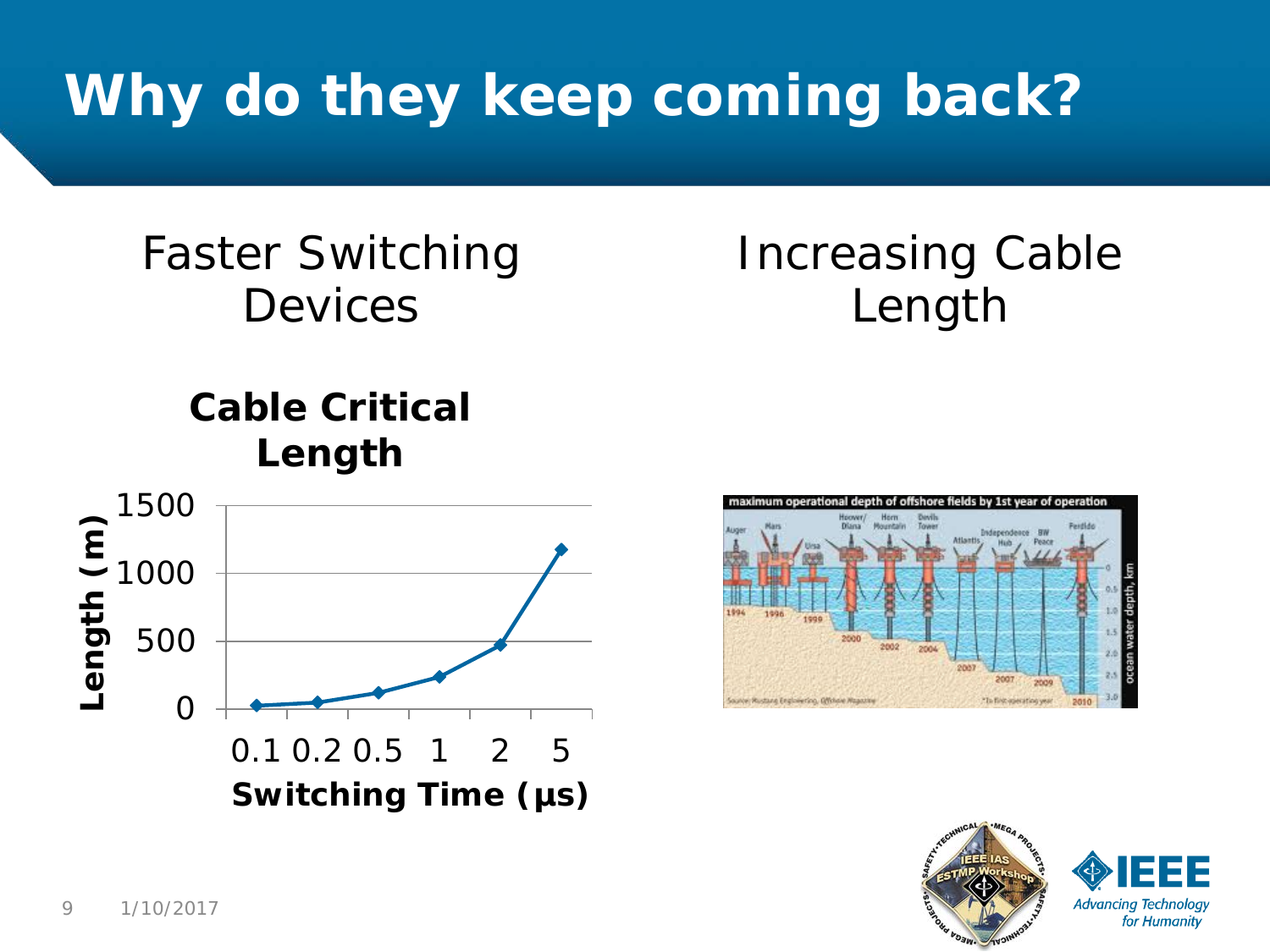# **Why do drives use fast switching?**

# Reduce switching

#### losses Reduce harmonics

for Humanity

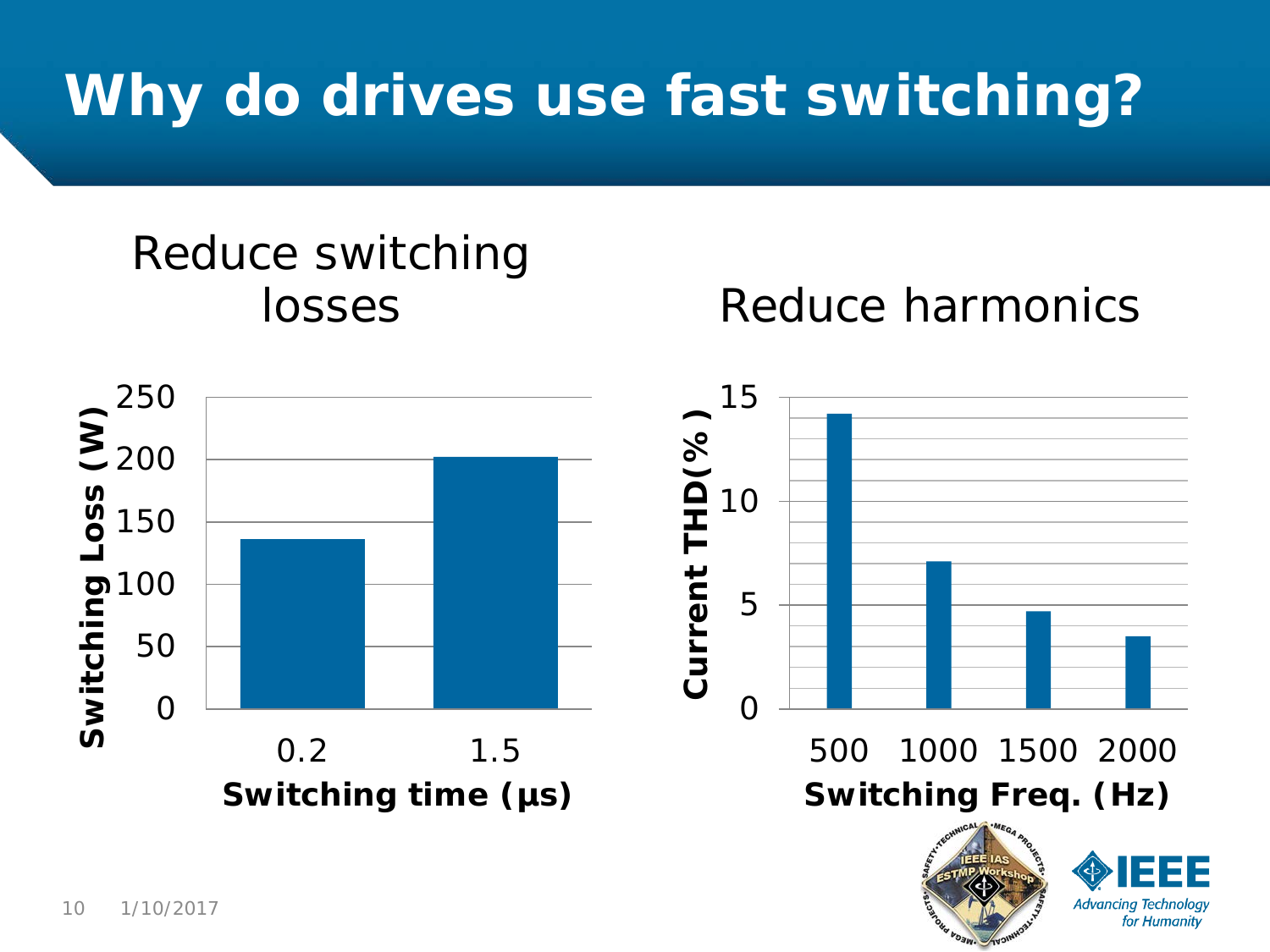# **Is the problem always reflected waves?**

### **Harmonics can be significant**

- Rule of thumb: < 10% THD of motor current
- If motor is in a high temperature or low ventilation application, THD restrictions may be more severe.
- Voltage harmonics also have an impact, even if current harmonics are low.

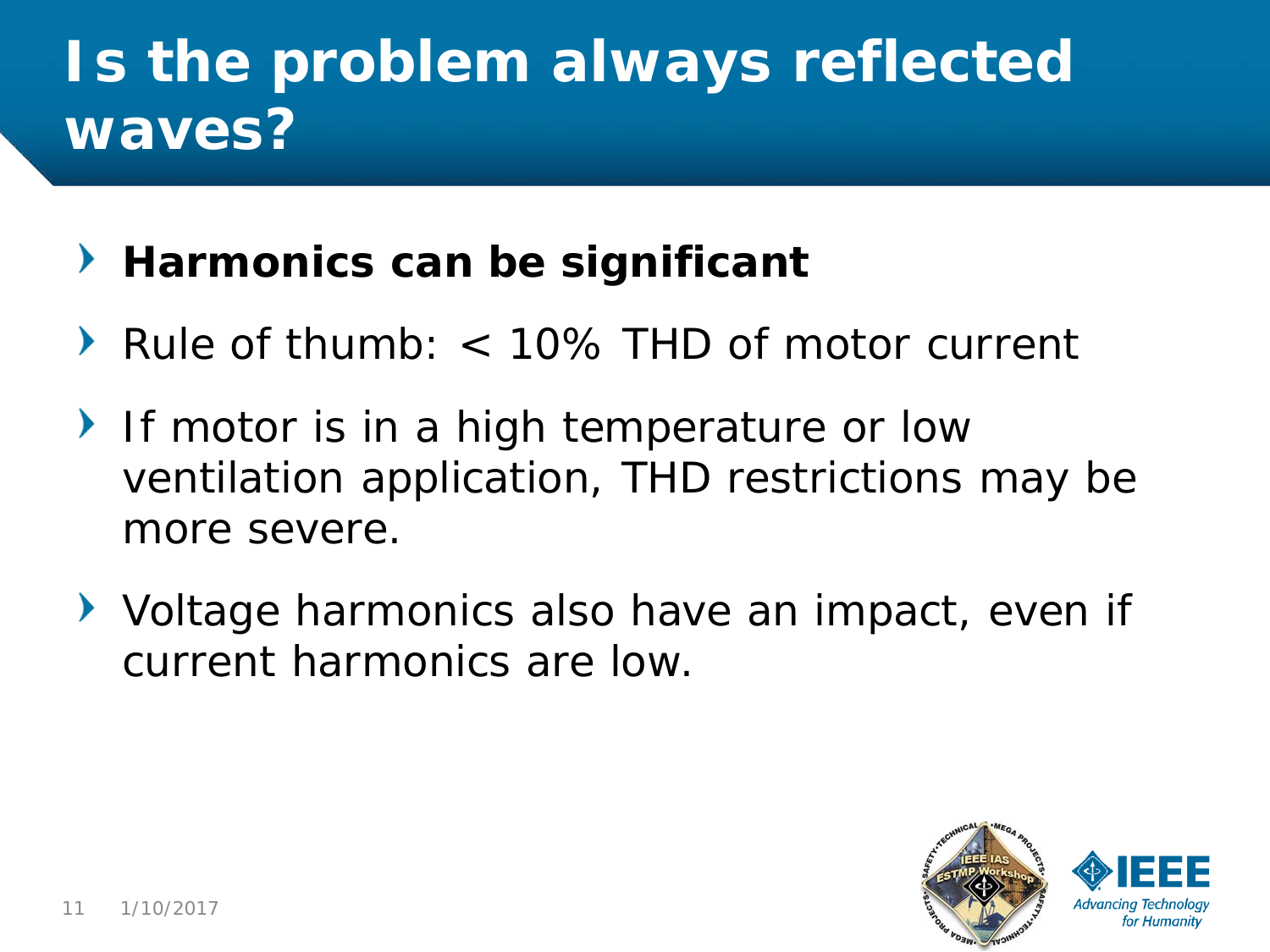# **Solutions**



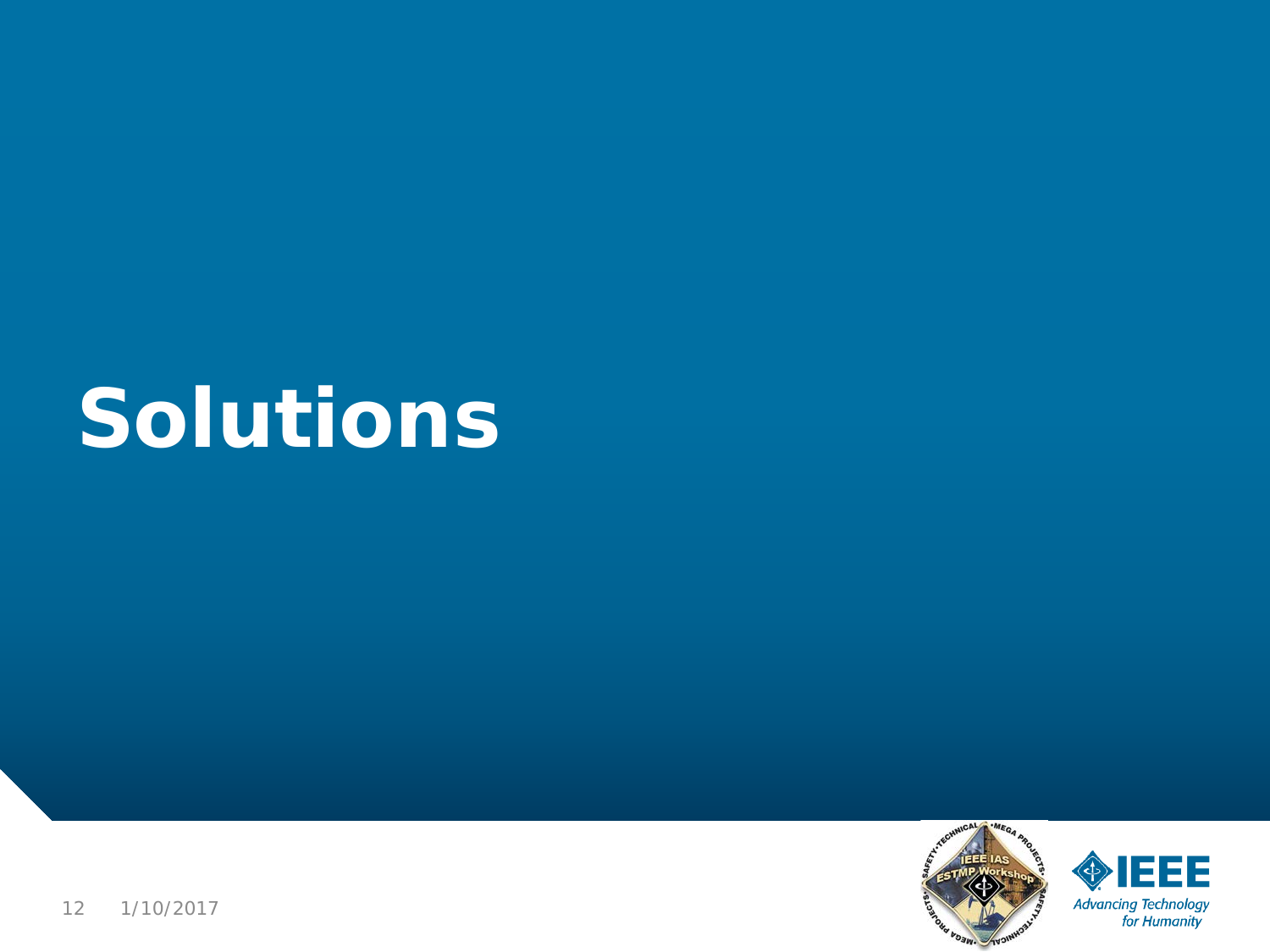# **Ideal Solution**

- $\triangleright$  Drive End Voltage = Motor Voltage
- $\blacktriangleright$ No voltage overshoot at the motor

- Zero or minimal additional cost
- Reliability is maintained or improved
- **Low harmonic content**
- Motor current  $=$  drive current

- Additional components are readily available
- ▶ No increase in size/weight of complete motor and drive system



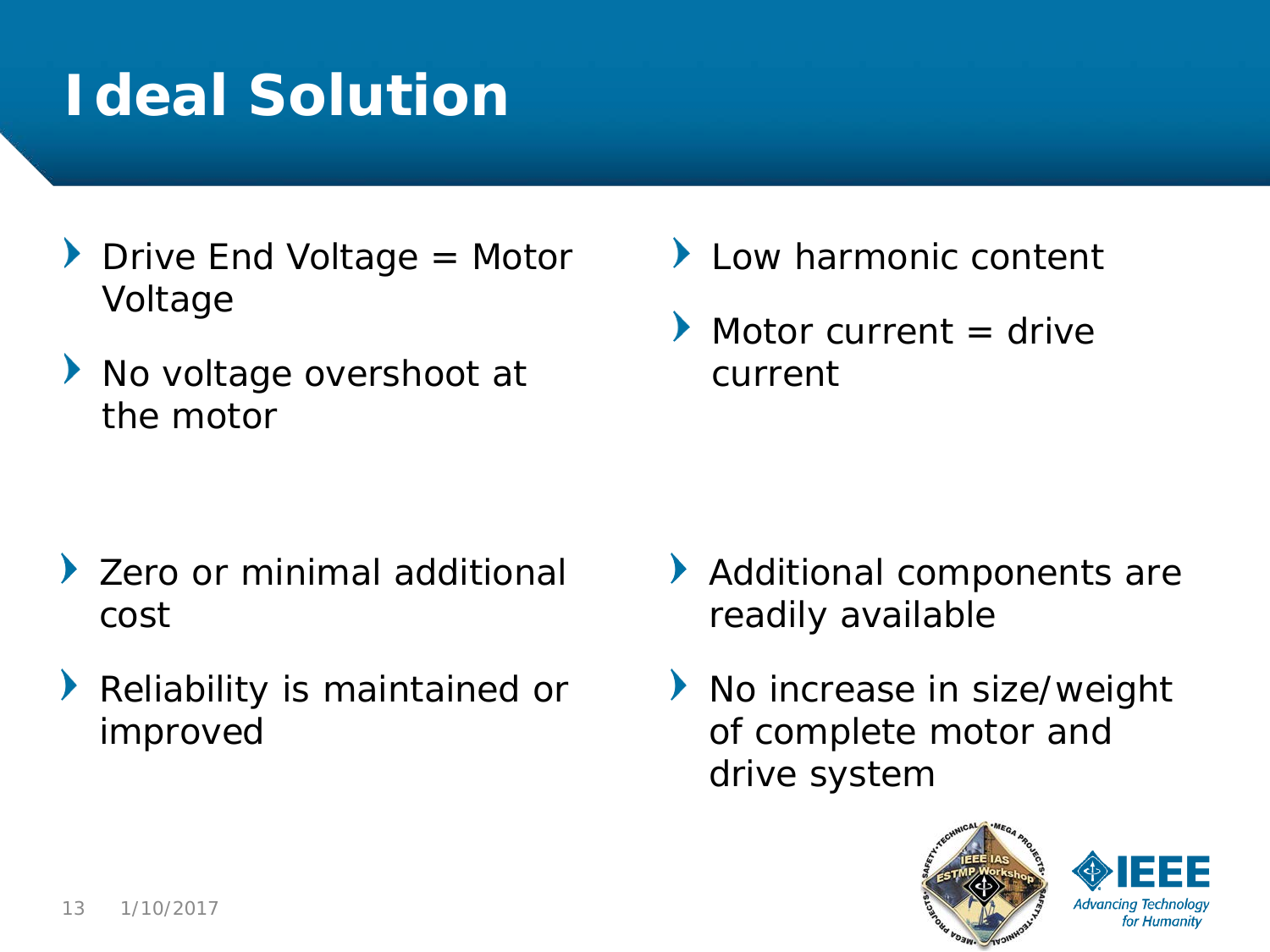# **Filtering**



 $\blacktriangleright$ Filter can be at drive end or motor end

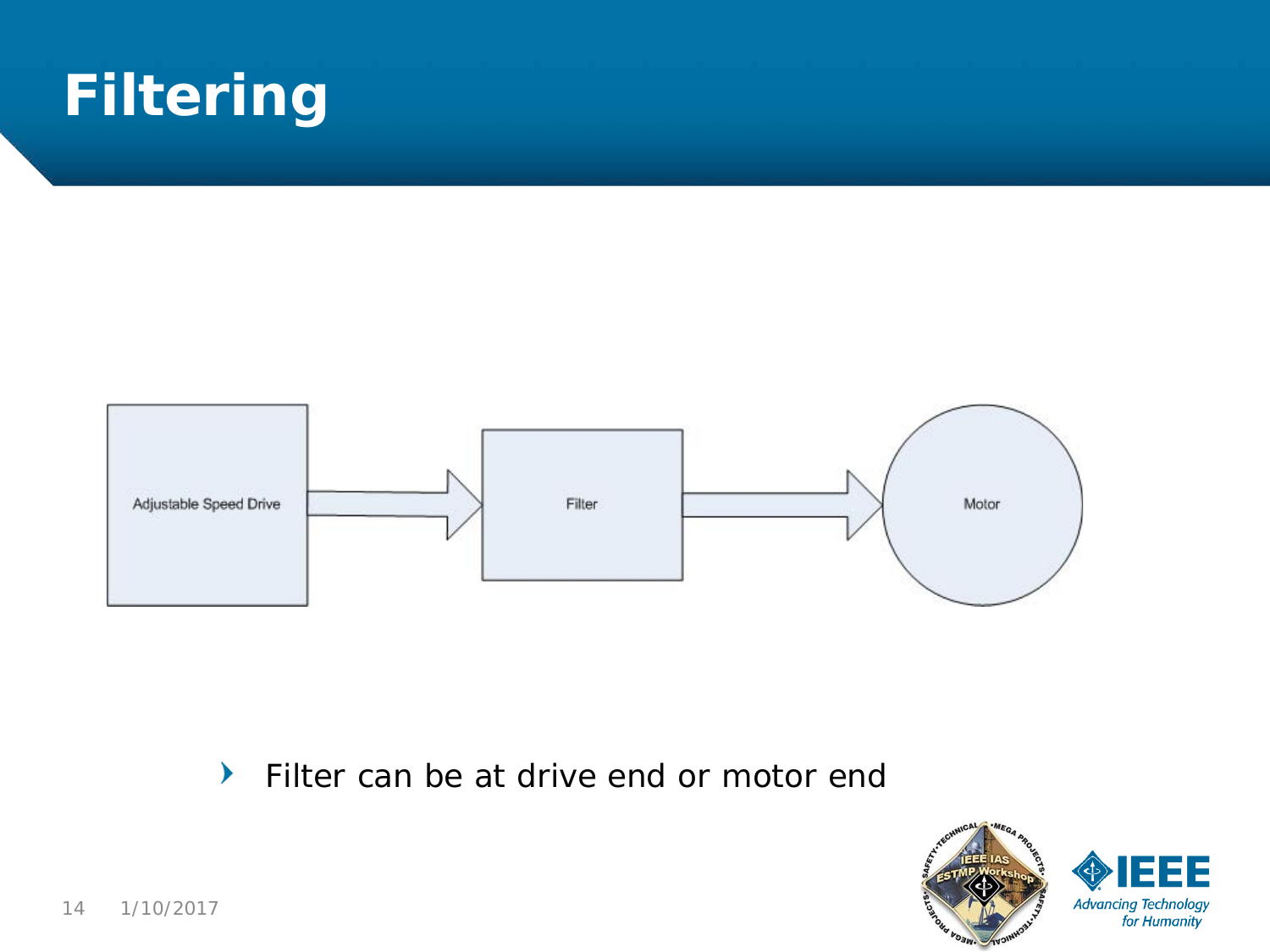### **Filters**

Voltage drop if series filter  $\longrightarrow$  Will reduce harmonics,

- often significantly
- Motor current could deviate from drive current

- Filter may be a significant cost factor.
- **Engineering design** required to ensure filter is not the weak point
- Filter components add size, and require system engineering
- Filters can be drive end or motor end



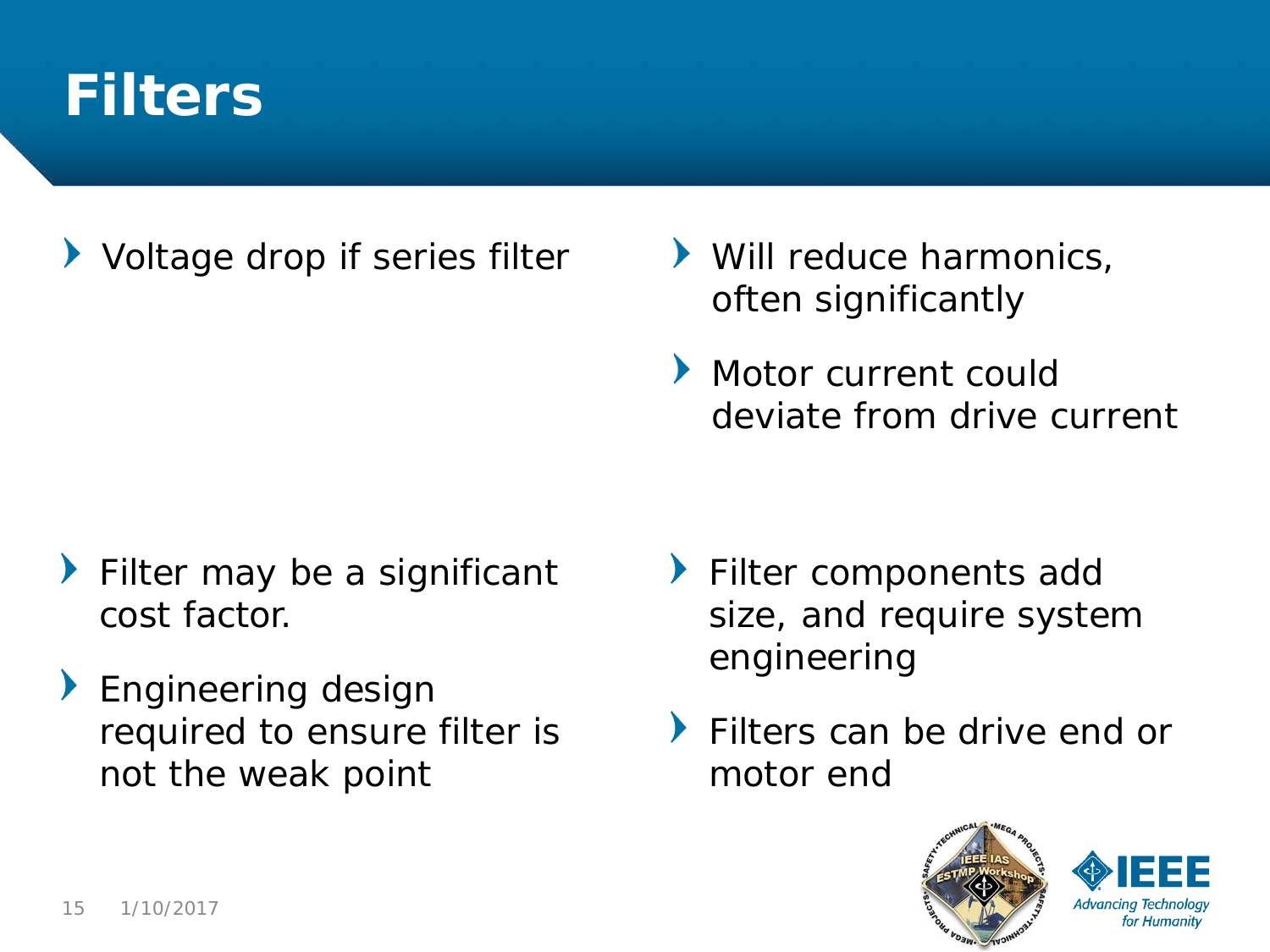# **Voltage Clamp/Line Termination**



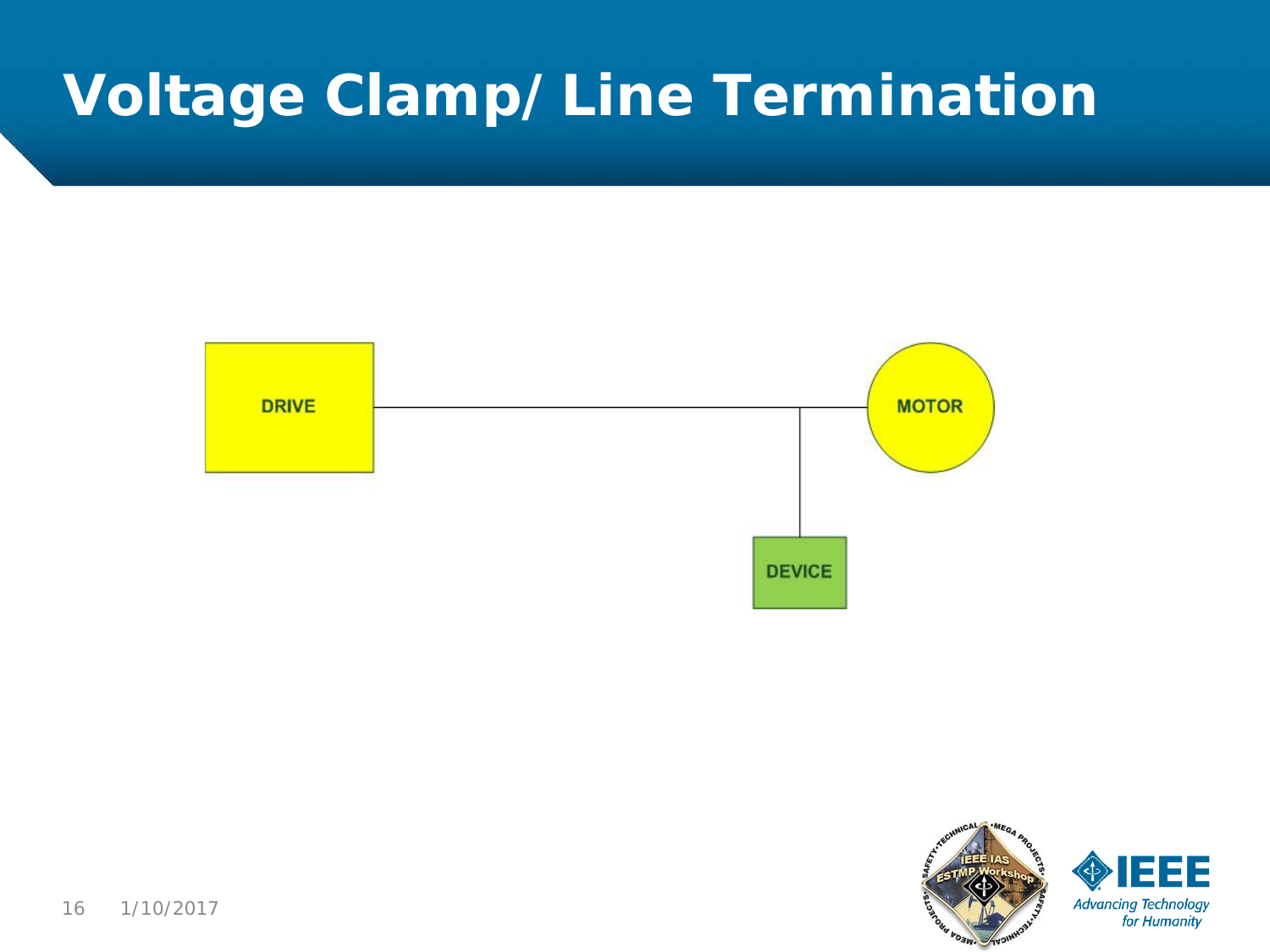# **Voltage Clamp/Line Termination**

- $\triangleright$  Drive End Voltage = Motor Voltage
- ▶ Voltage overshoot may not be 100% eliminated

- Cost lower than some other solutions
- **Possible reliability issues**
- I Little or no impact on harmonics
- Motor current could deviate from drive current

- May need system engineering or long delivery components
- Must be at the motor end



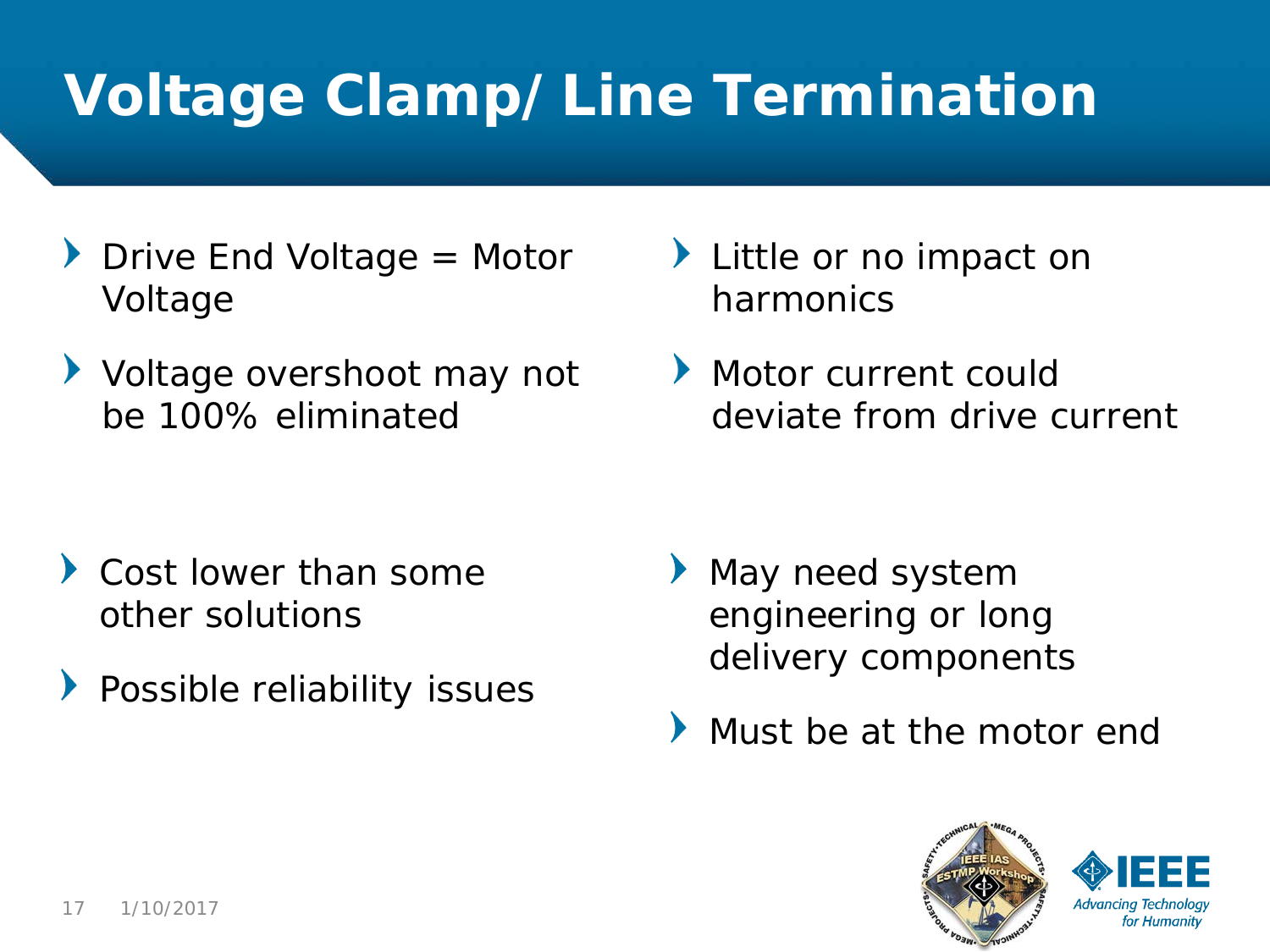# **Upgraded cables**

- $\blacktriangleright$  Drive End Voltage = Motor Voltage?
- May not necessarily eliminate motor overshoot

- Cable cost may increase, possibly significantly
- Can the enhanced cable be used in your environment?
- Does not improve harmonics
- Motor current  $=$  drive current

- Cable delivery TBD
- No increase in size/weight of complete motor and drive system



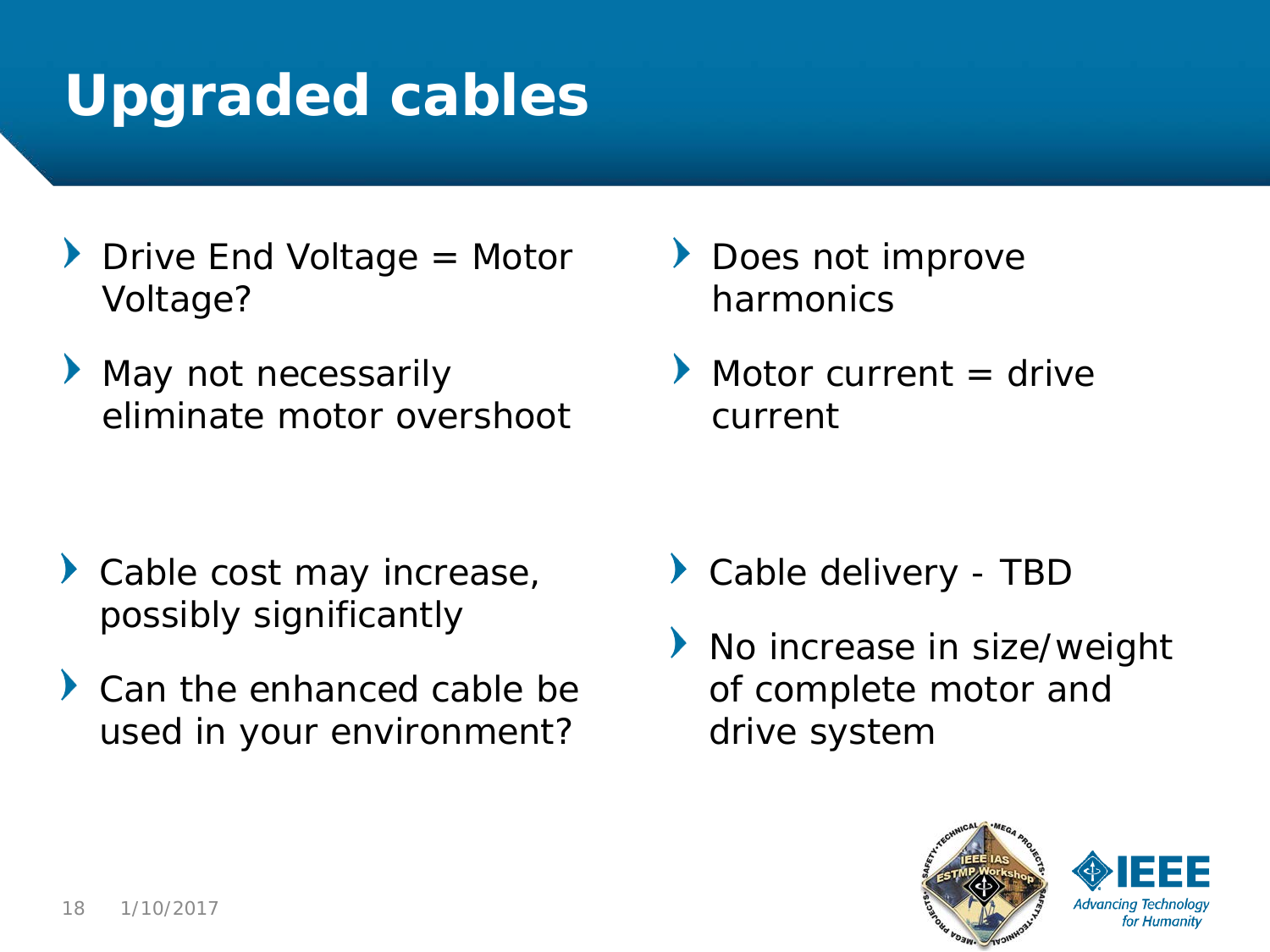# **Upgraded Motor**

- $\blacktriangleright$  Drive End Voltage = Motor Voltage
- Does not eliminate overshoots, merely survives.
- Motor cost will increase, possibly significantly
- **Does not improve** harmonics
- Motor current  $=$  drive current

- Motor delivery TBD
- Motor size will likely increase



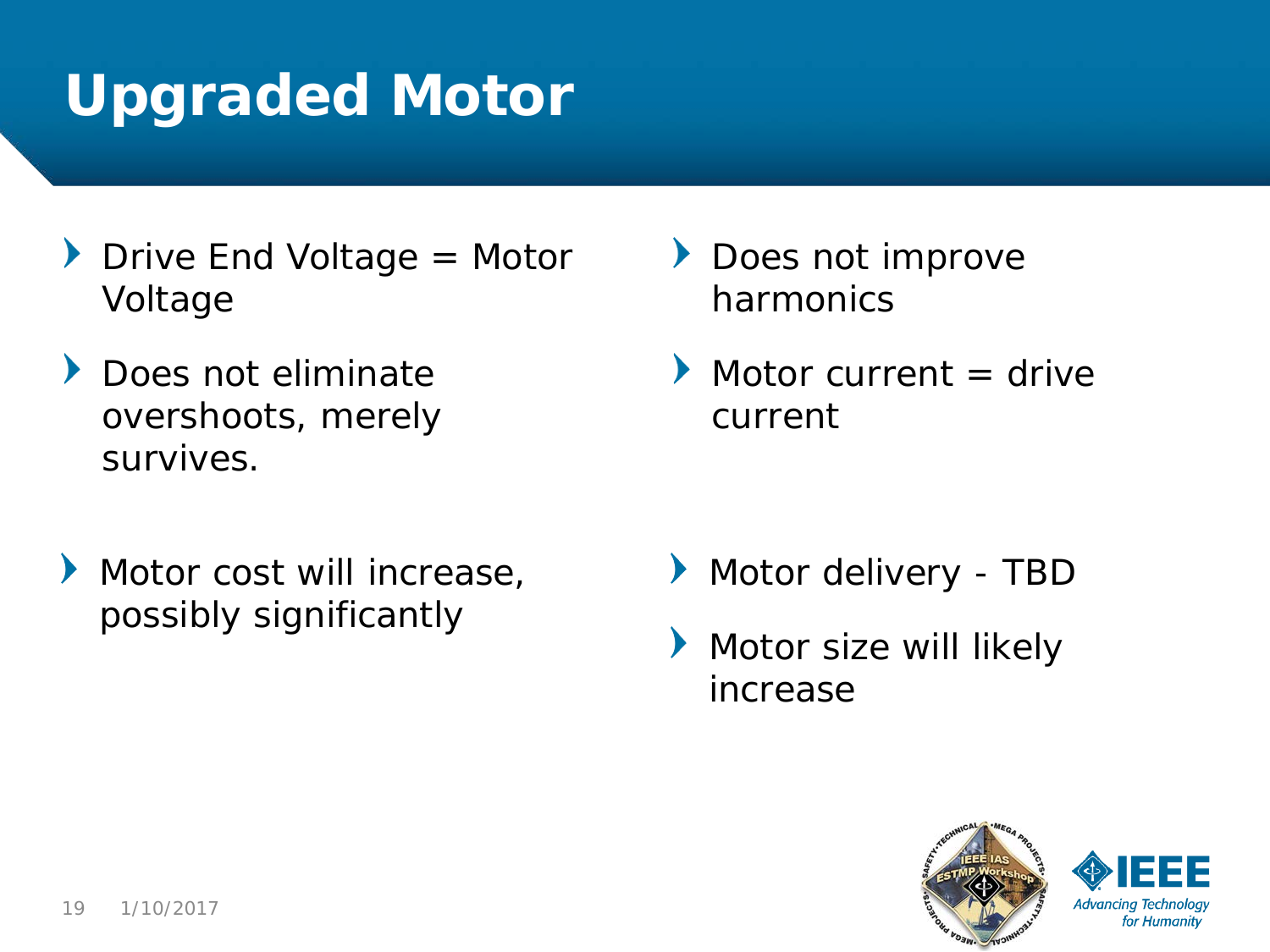# **Drive Topology – Multi-level Drive**

### 2 level Voltage 3 level Voltage





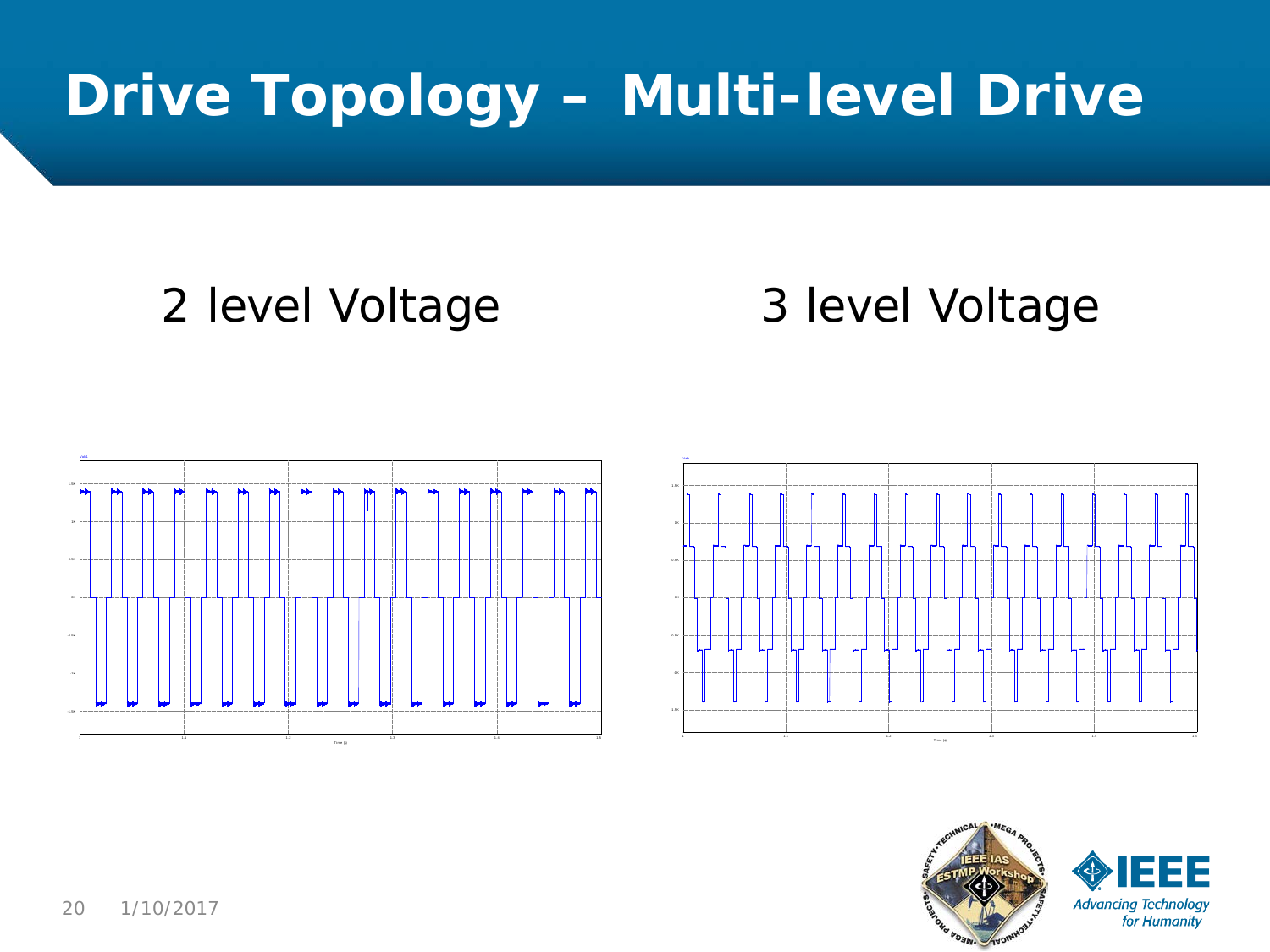# **Drive Topology – Multi-level drive**

- $\triangleright$  Drive End Voltage = Motor Voltage
- $\blacktriangleright$ Reduced voltage overshoot at the motor
- Reduces harmonics
- Motor current  $=$  drive current

- Cost not necessarily higher than equivalent 2 level solution.
- Reliability may be lower, but not significantly
- Delivery time TBD
- No increase in size/weight  $\blacktriangleright$ of complete motor and drive system



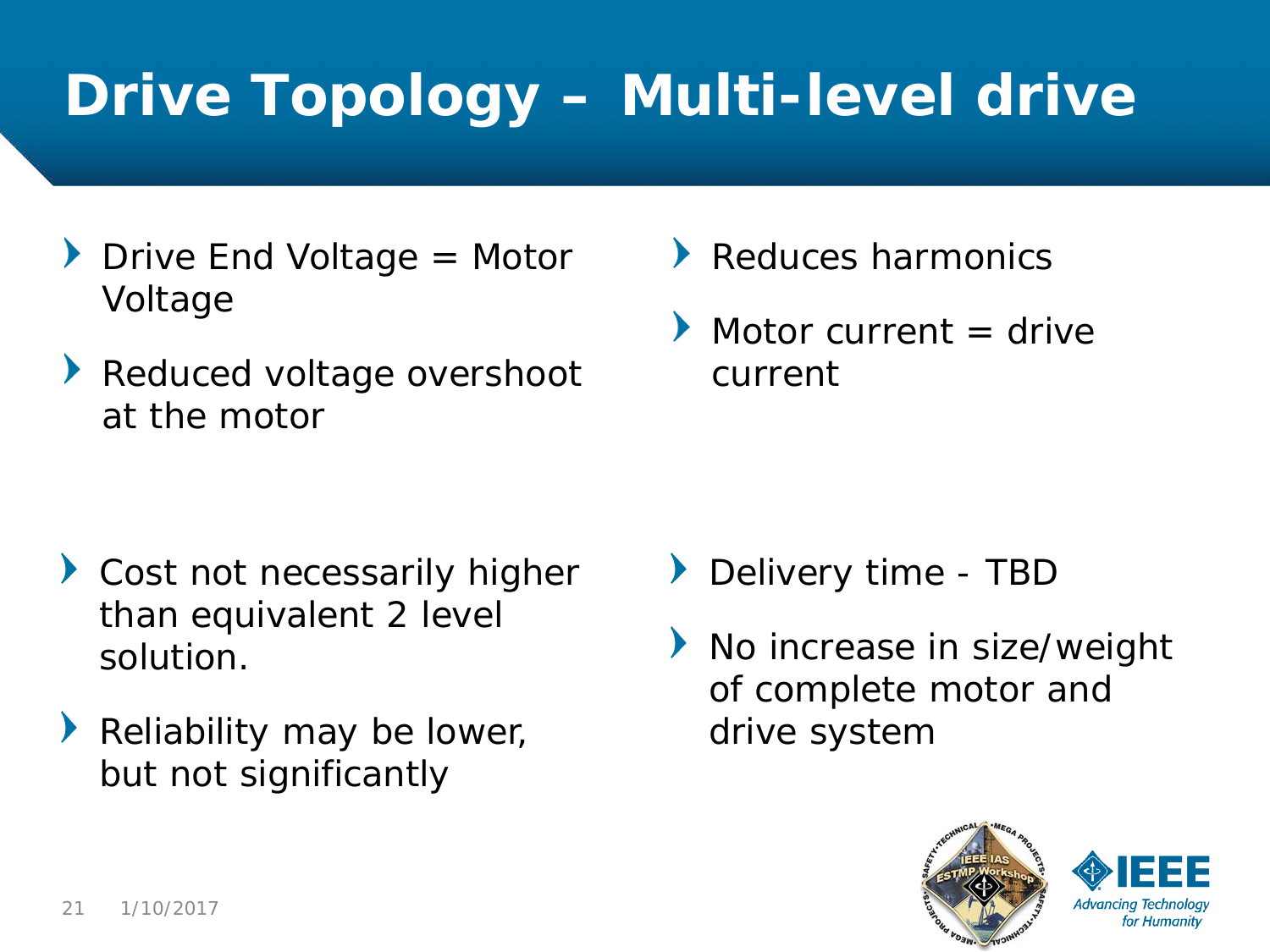# **Comparing Strategies**



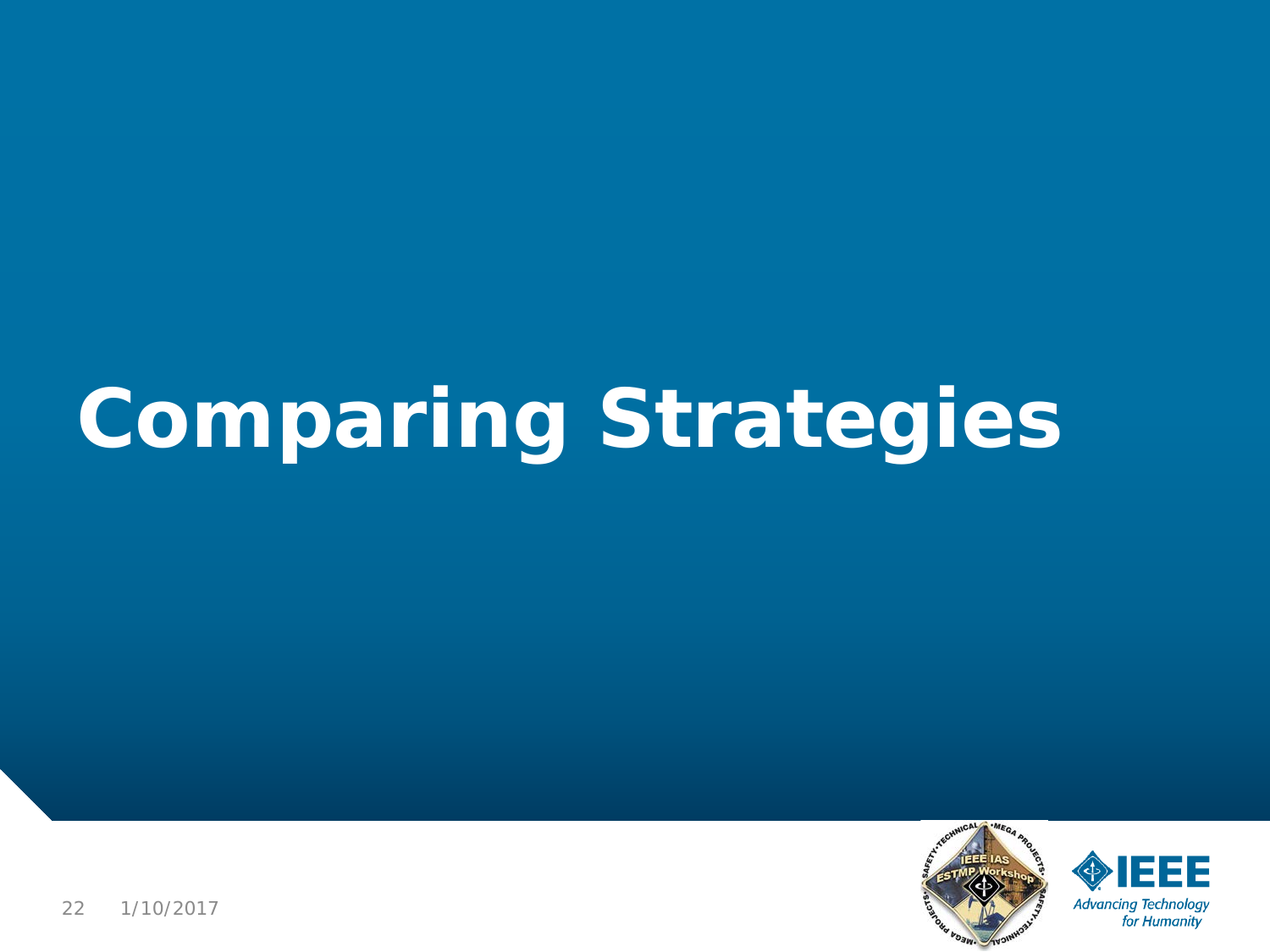# **Comparison of Techniques**

| <b>Method</b>    | $V \ @$ mot   THD |                |                        | <b>Cost Reliability</b> | Size Loc  |       |
|------------------|-------------------|----------------|------------------------|-------------------------|-----------|-------|
| <b>Filters</b>   | $\neq$ drive      | improve        | \$\$\$                 | TBD                     |           | both  |
| Termination      | NC                | ??             | \$\$                   | <b>TBD</b>              |           | motor |
| Upgrade cable    | NC                | NC             | \$\$                   | <b>TBD</b>              | <b>NC</b> | cable |
| Upgrade motor    | NC                | N <sub>C</sub> | \$\$                   | <b>TBD</b>              |           | motor |
| Multilevel drive | N <sub>C</sub>    | improve        | $\boldsymbol{\varphi}$ | TBD                     |           | drive |

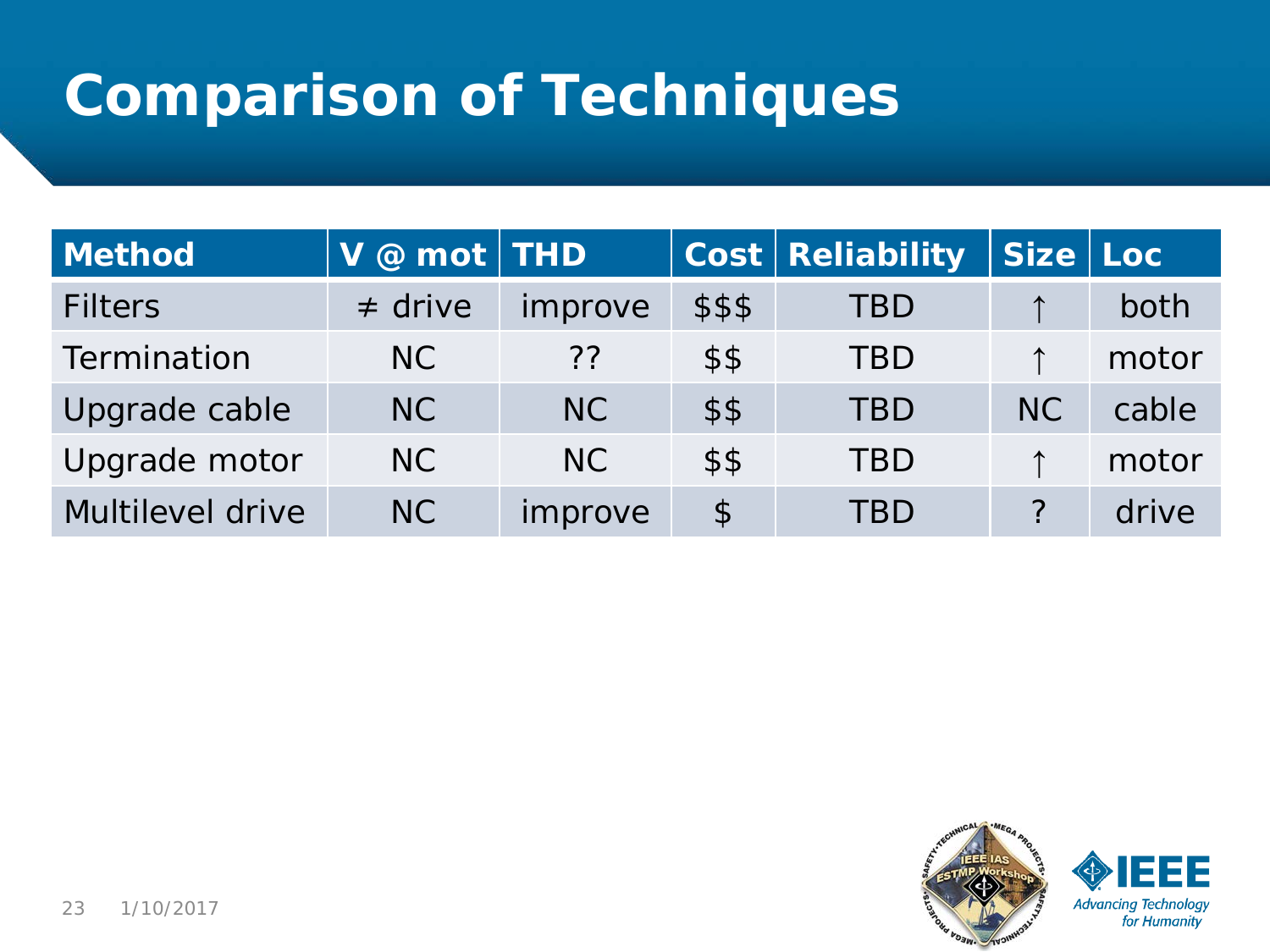



24 1/10/2017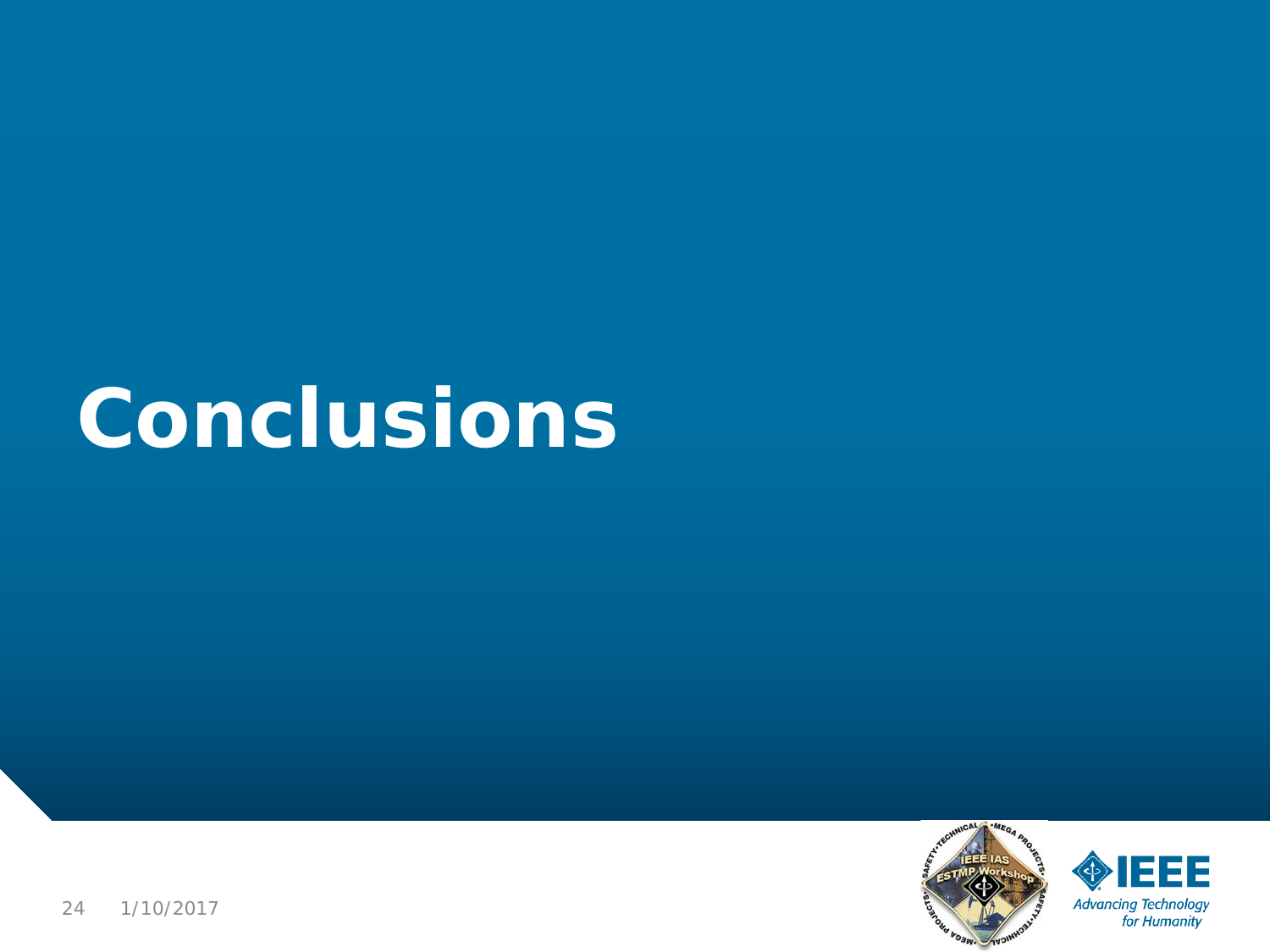

 $\blacktriangleright$ Combination of faster devices and longer cables will cause issue to re-occur

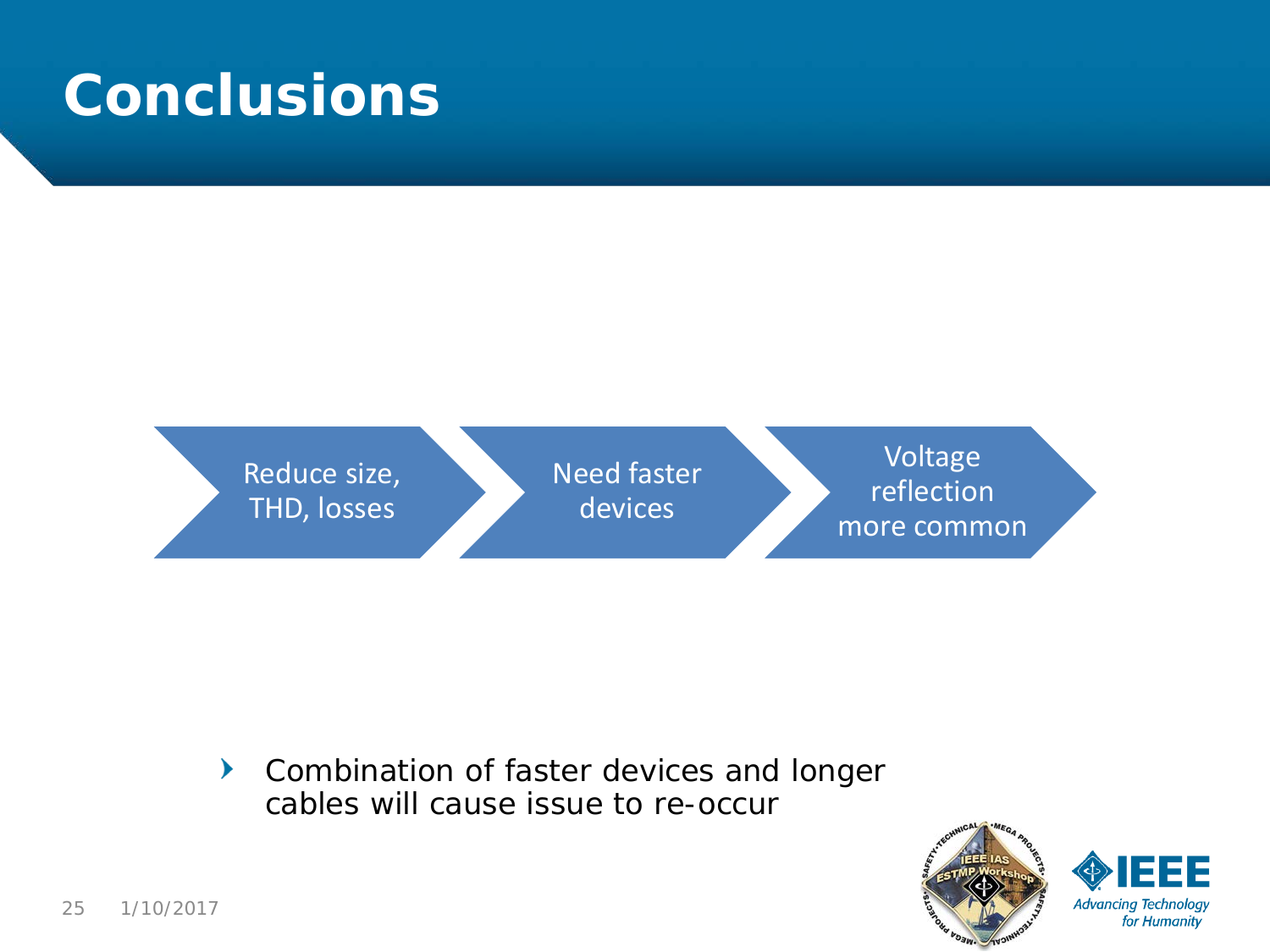Both voltage overshoots and harmonics are issues that can cause premature motor failures